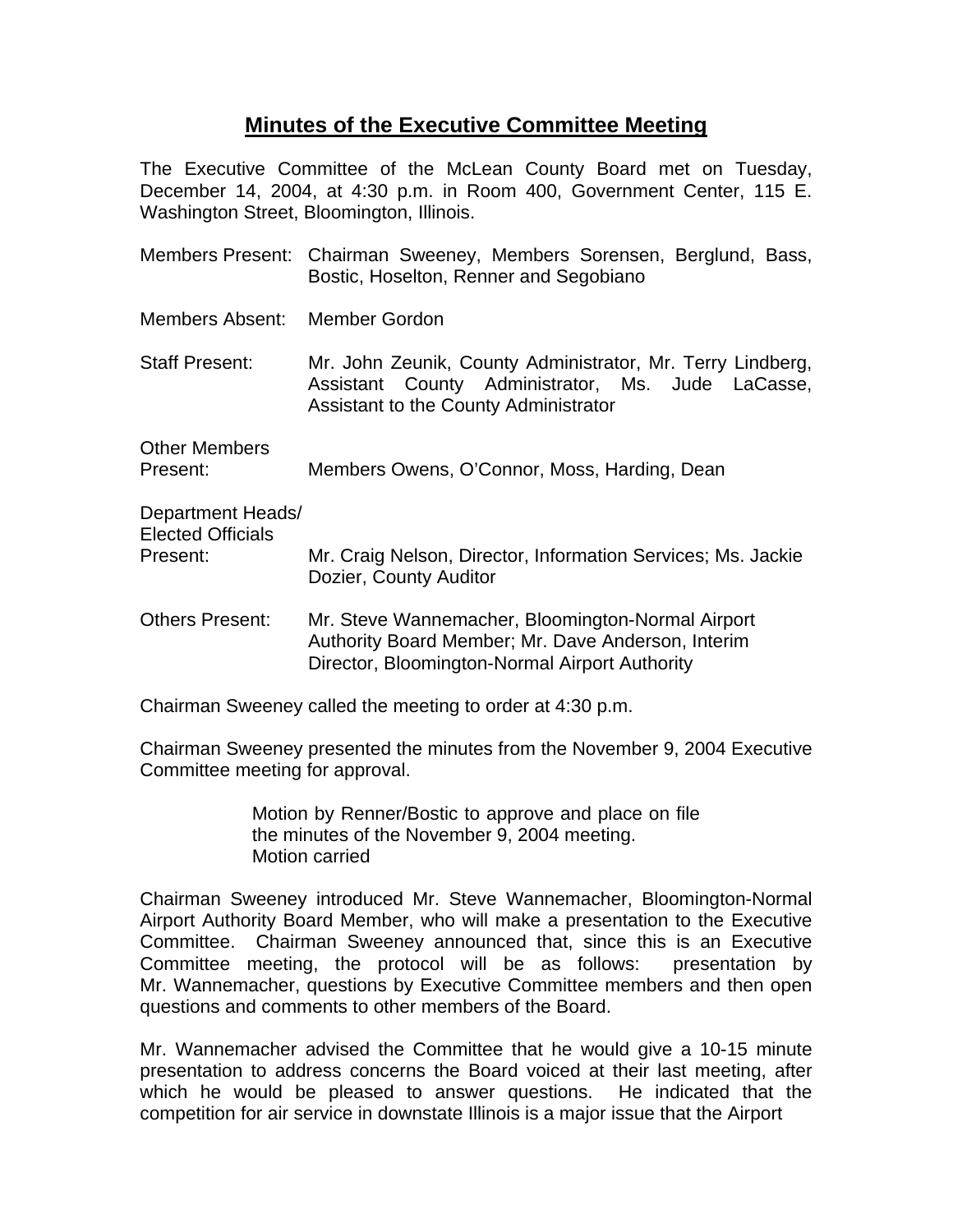Executive Committee December 14, 2004 Page Two

Authority must deal with at all times. Mr. Wannemacher explained air service is a critical component of the transportation network that drives the economic engine of McLean County. He announced that the Airport Authority recently received an \$850,000 grant under the Small Communities Air Service Development Program, which requires the Airport Authority to raise an additional \$1,000,000 to "work on air service." Basically, this means the Airport Authority will subsidize a carrier to come in and provide a particular service to the passengers who use Bloomington-Normal Airport Authority. Mr. Wannemacher noted that Peoria and Champaign have used these types of subsidies to provide airline service to serve their airports. He further explained that the subsidy is used to "prime the pump." The theory is that it is a means of providing greater service to the community. Mr. Wannemacher reported that ridership is up 7% this year, noting that, after 9/11, air travel decreased significantly. He indicated that a considerable improvement is expected over last year.

Mr. Wannemacher addressed the contract with Peotone Airport, which, he explained, was an important element in developing air service for downstate, particularly Bloomington-Normal. He noted that the Peotone Airport has become an "inaugural airport," which means that it is a one runway airport built with the airlines' support. He explained that this is important as it may offer greater access to O'Hare Airport, which is a bottleneck. The theory is that Peotone will help relieve the traffic levels at O'Hare and, thereby, help feeder airports trying to get service into O'Hare Airport.

The Farnsworth Group has a contract to assist the Peotone group in the development of that airport. They were looking for airport expertise to assist with that contract. Mr. Wannemacher explained that the Airport Authority signed a contract with the Farnsworth group to provide, not to exceed, \$5,000 of consulting services in any given month on the development of the Peotone Airport. This consulting arrangement was important to the Airport Authority for two reasons, namely 1) Central Illinois Regional Airport would be tied in at the beginning of service to the Peotone Airport, and 2) the Airport Authority would be in routine communication with the airlines. He reported that, given the financial state of the airline industry and the competitive nature of air service development, getting in front of and having an audience with the people who control decisions on air service is very important. For the Airport Authority, having an avenue to do that, in connection with the Peotone project, would bring an advantage to the Airport in the future. He noted that there is a long lead-time in developing air service and it was felt this would give the Airport an opportunity to arrange air service.

Mr. Wannemacher reported that he reviewed the contract and noted that, in any given month, there was no more than 20 hours billed back to the Airport Authority. It was the decision of the Airport Authority to offer the expertise of the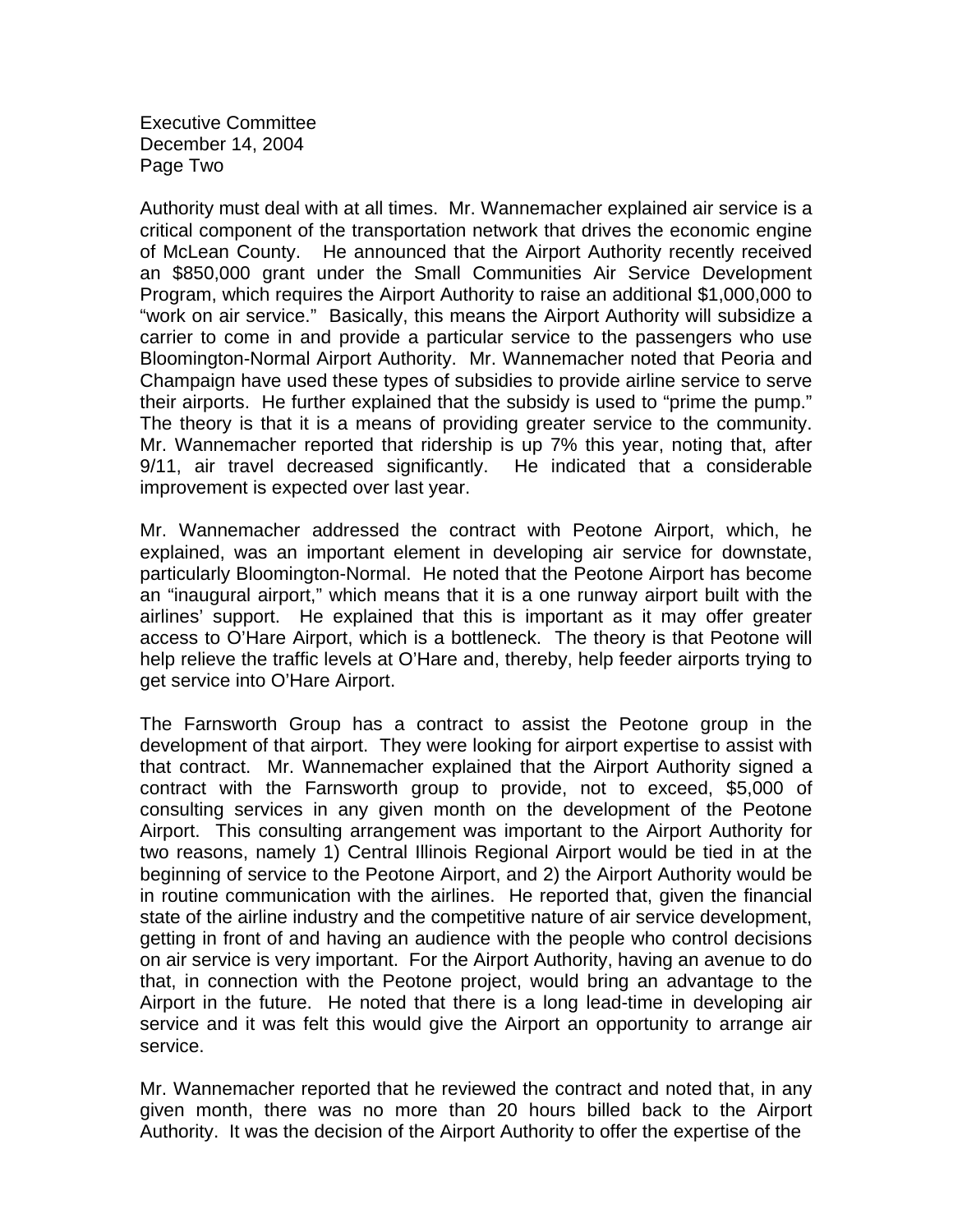Executive Committee December 14, 2004 Page Three

former Executive Director to the Peotone project with the expectation of receiving some benefits for the Airport in return.

Mr. Wannemacher expressed his support of the project because of the potential for gain to the Airport and air service in Bloomington-Normal. He further noted that the Airport Authority development dollars need to be spent on air service to points that are yet to be served by downstate airports. He suggested that cooperation rather than destructive competition is the key to success and was one of the determining issues in their decision to cooperate on the Peotone project. Mr. Wannemacher indicated that, once Peotone was shifted to an inaugural airport, the Airport Authority members made the final decision that this cooperation would align with the interests of Central Illinois Regional Airport.

Mr. Wannemacher addressed some other concerns he felt the County Board expressed in their last meeting. One refers to communication and minutes. He indicated that the Airport Authority sends minutes to the County Administrator's Office. However, they do not send the entire Board agenda packet of information. Mr. Wannemacher suggested that a packet be sent to the Administrator's Office for review by the County Board members. He assured the Committee that there is nothing secret going on at the airport and that better communication would alleviate the Board's concerns. Mr. Wannemacher noted that "Executive Session" is routinely listed on every Airport Authority agenda in case anything came up that would necessitate an executive session, though it rarely is necessary. He noted the Airport Authority meets in Open Session the second Thursday of each month, which is regularly attended by several community members and the press.

Mr. Wannemacher reported on the Executive Director search, noting that an Advisory Committee was formed that consists of a number of people, including Mr. Zeunik, the two City managers and a representative of the local business community. He advised that it will be the end of February or early March before interviews take place. He indicated that they anticipate a large number of qualified candidates for the position.

Chairman Sweeney thanked Mr. Wannemacher for attending the meeting. He informed the Committee that Mr. Wannemacher was supplied with a tape of the County Board meeting, which gave him pertinent background on the concerns of the Board. Chairman Sweeney opened the meeting for questions by members of the Executive Committee.

Mr. Segobiano expressed concern that the minutes of the Airport Authority did not reflect the consulting work done by Mr. La Pier with the Peotone Airport, including the compensation package. He asked why this was not public knowledge.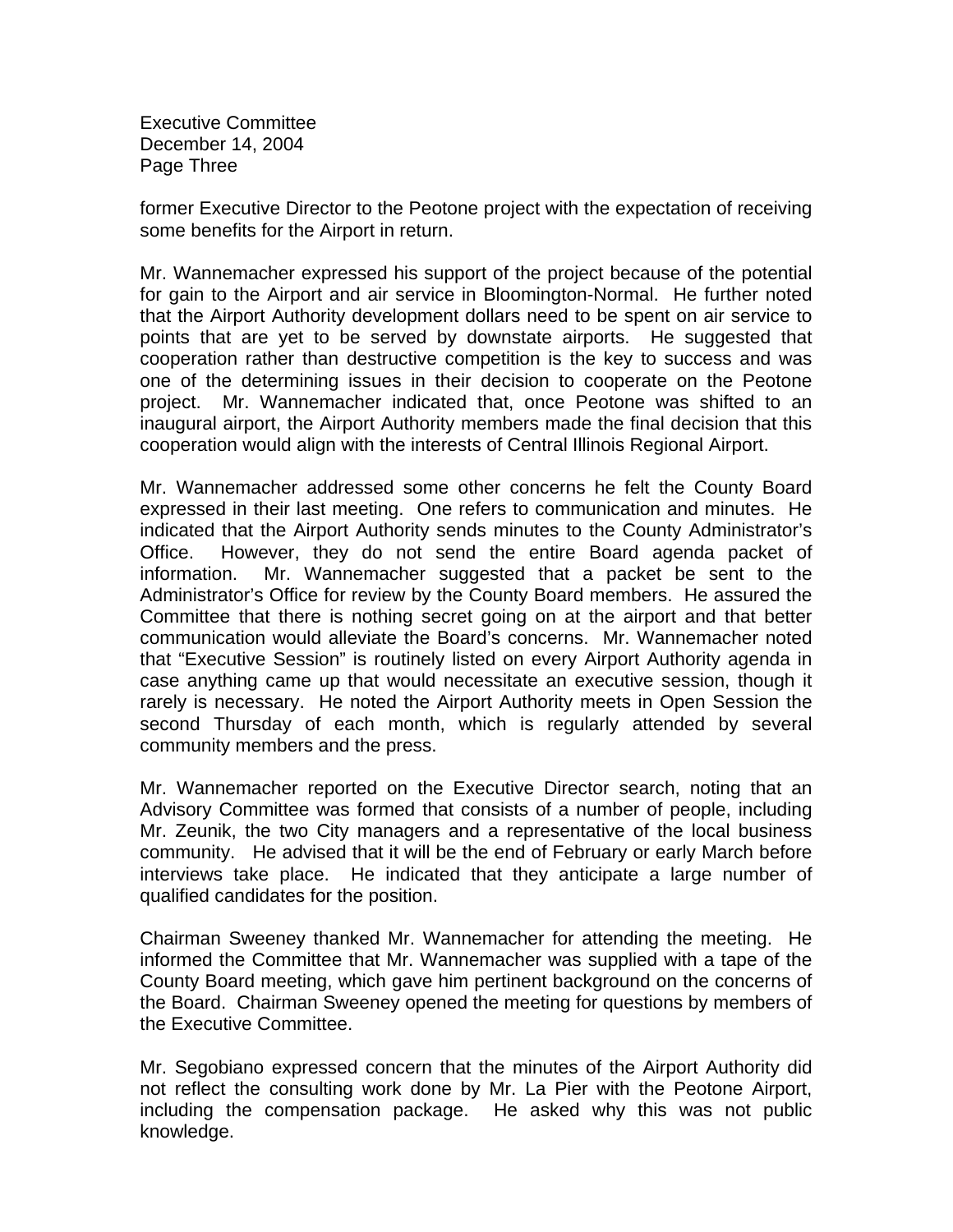Executive Committee December 14, 2004 Page Four

Mr. Wannemacher replied that it was explained in their Board Briefing. He indicated that matters such as this are handled on the Consent Agenda. Mr. Wannemacher informed the Committee that the Airport Authority was paid for services rendered so no tax dollars were used.

Ms. Berglund asked what happens with the contract with Farnsworth, for the Peotone Airport, now that Mr. La Pier resigned. Mr. Wannemacher replied that the Farnsworth Group has agreed to drop the requirement for the Airport Authority to provide these services. Ms. Berglund indicated that the lack of communication caused many of the misunderstandings by members of the Board. Mr. Wannemacher replied that the Board can certainly disagree with the reasoning for the contract, but the communication should have been much better.

Mr. Renner reiterated the concern that since the Airport Authority is a public entity dealing with public funds, they had a public responsibility to get the information out to the public. He agreed that receiving the entire packet of meeting information would be helpful in alleviating some of the communication problems. Mr. Renner offered his concern that the Board and community need to be better informed.

Mr. Wannemacher discussed the possibility that the Airport Authority minutes might need to be revised in order to eliminate some of the communication problems. He further noted that there was no overt effort made to conceal the Peotone project.

Mr. Hoselton pointed out that in the six years he has been on the Board, he has only seen the Chair of the Airport Authority twice. He indicated that, following Mr. Wannemacher's presentation, he is optimistic about future communications. He further noted that he hoped the selection of the new Executive Director will be handled as positively and professionally as this meeting.

Mr. Wannemacher replied that a position description was discussed at their last meeting. It was determined that the new director should have a marketing focus. He noted that the newspaper reported that they had hired a second interim person. This was because there were two jobs being done by the Executive Director. A Deputy Director of Operations was hired on an interim basis, which will be also filled. Mr. Wannemacher indicated that marketing the airport to attract air service will be a major component of the responsibilities of the Executive Director.

Mr. Segobiano returned to the discussion of the consulting fee paid to Mr. La Pier. He further noted that Mr. Dick Hall was hired as a consultant by the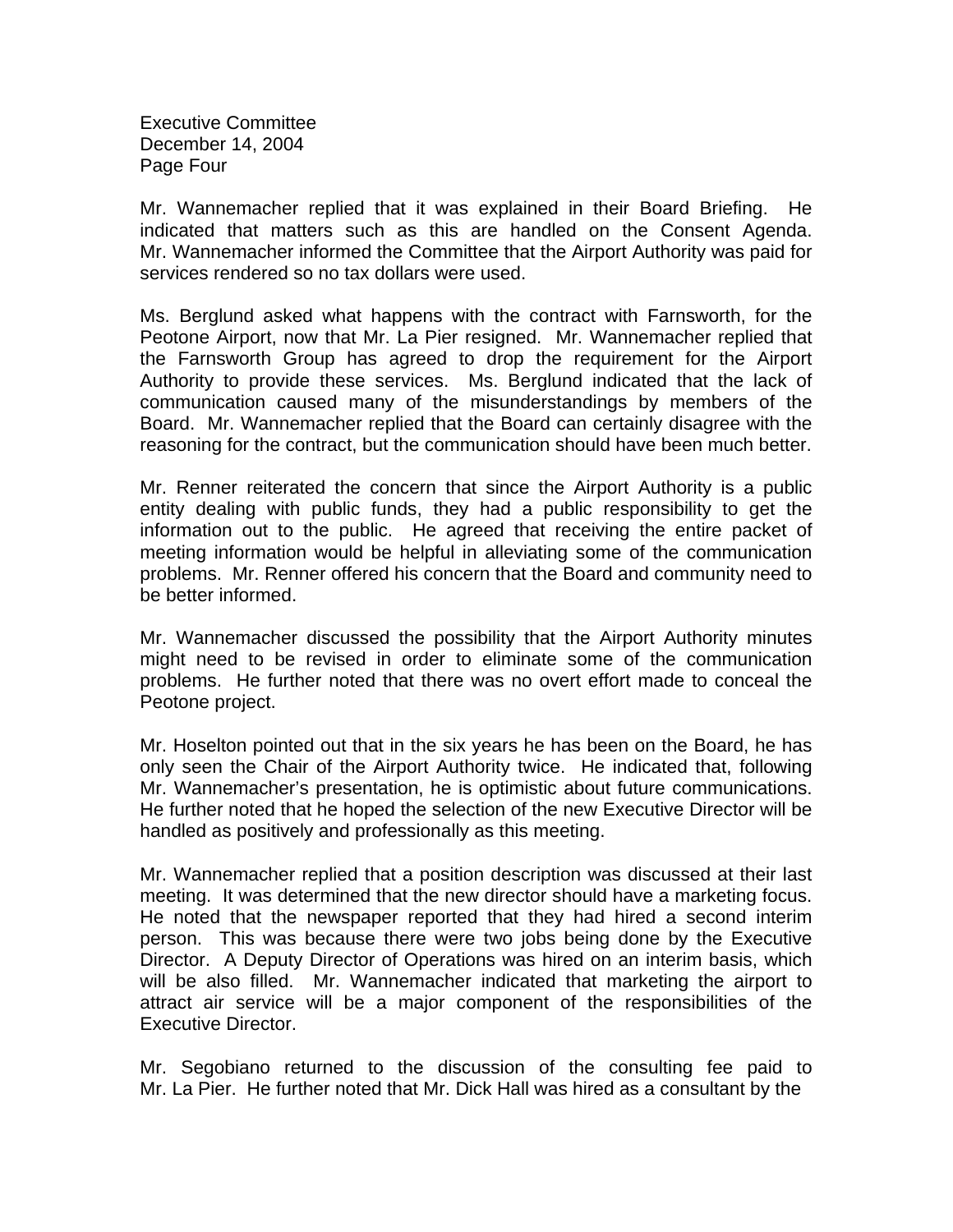Executive Committee December 14, 2004 Page Five

Airport Authority. Mr. Wannemacher replied that he was unaware of a consultant named Dick Hall and indicated that he would investigate and send a report. Mr. Segobiano noted that he had 25 questions, which he will not ask at this time. Mr. Wannemacher offered to respond to all 25 questions and he will share his answers with the Committee.

Mr. Owens referred to the issue of the sparse minutes of the Airport Authority. He noted that the County Board and Committee minutes are much more detailed. Mr. Owens noted that he felt more details in the minutes would have kept everyone more informed.

Mr. Wannemacher replied that he will check into the matter of the minutes and will report back to the Committee on their decision to change or not change the Airport Authority Board minutes.

Ms. O'Connor indicated that there are a lot of rumors going around regarding the contract of the former Executive Director. She asked if the contract for the new Executive Director could be available for the Board to see. Mr. Wannemacher indicated that salaries are paid on a competitive basis. After a brief discussion, he decided the contract should and could be public information.

Ms. Bostic suggested that the Airport Authority publish their minutes on their website for easy access. Mr. Wannemacher said he would explore that possibility and agreed it would be a good idea.

Mr. Sorensen thanked Mr. Wannemacher and said that his presentation was very helpful. He agreed that communication appears to be the biggest issue in many of the misunderstandings. He noted, however, that he has been receiving phone calls and letters from his constituents about Airport issues. He noted that his concern is the perception of limited access for communication purposes by the public with the Commissioners. Mr. Sorensen suggested that some regular mechanism for public access to Commissioners would be helpful. Mr. Wannemacher replied that they have regular monthly meetings that are open to the public and he is willing to talk with the public at any time. He asked if there would an opportunity for the Airport Authority to provide a regular report to the Board. Mr. Wannemacher recognized that there is a communication problem, which the Airport Authority needs to address.

Chairman Sweeney reported that in 2001 the Airport Authority asked if they could come to the Board meeting to give a presentation. Two members attended the meeting. Chairman Sweeney noted that In 2002, they asked again, but it was just after 9/11 and he discouraged their attendance. In 2003, they again asked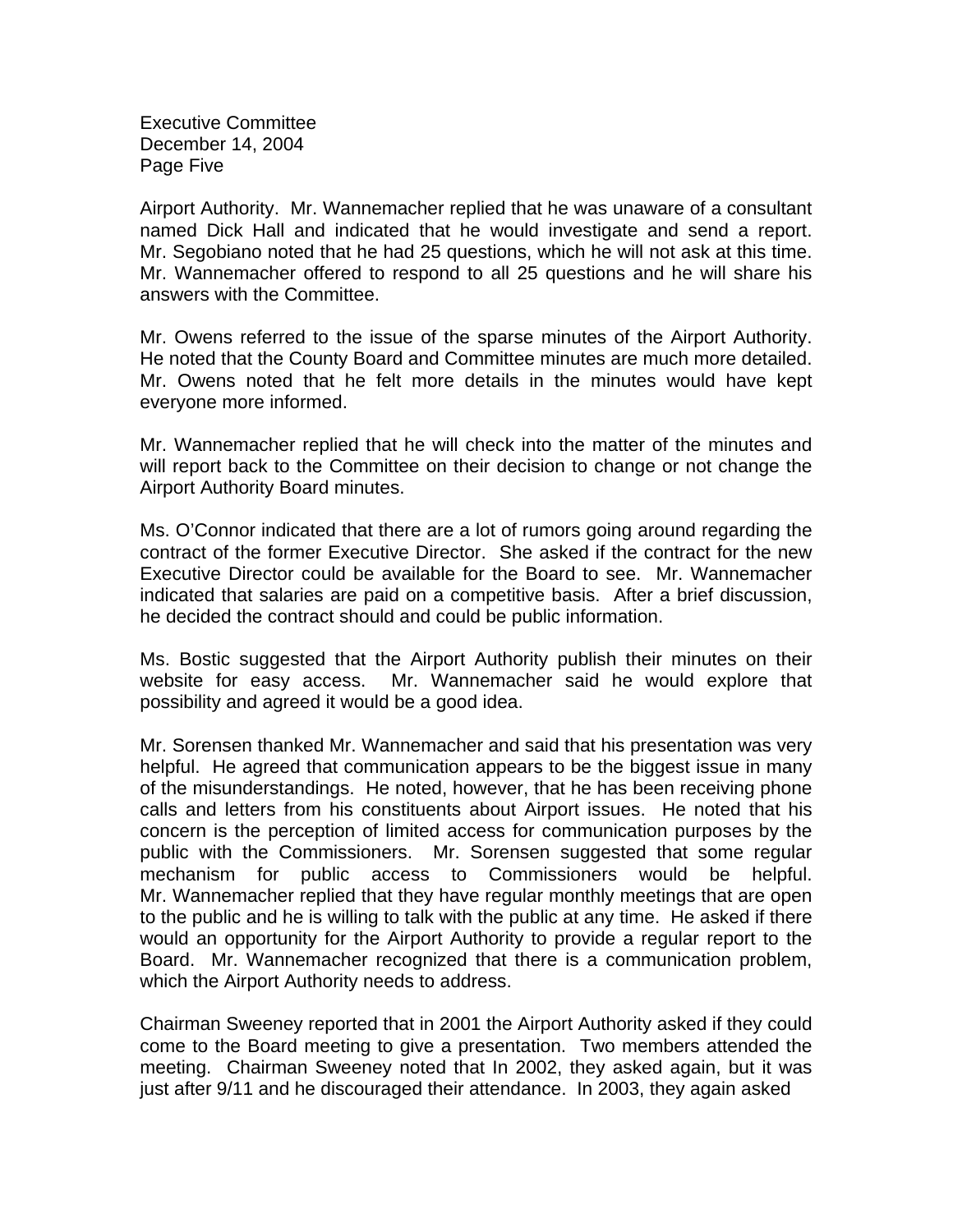Executive Committee December 14, 2004 Page Six

Mr. Sweeney and, since they were discussing the payments due to the County for the Towanda Barnes Road, he again discouraged their attendance and report. He offered this background information so that the committee would be aware of the efforts made by the Airport Authority to report to the Board.

Mr. Bass commented that Members of the County Board have been educated more today, from Mr. Wannemacher's report, than any time he can remember. He acknowledged that there is a communication problem, which Mr. Wannemacher is aware of and willing to address.

Mr. Moss commented that he believes the County Officials and Members of the Board have a responsibility to know more than the average citizen in the County. He noted that he appreciates Mr. Wannemacher's positive response to the communication problem.

Chairman Sweeney asked if there is any other discussion. He thanked Mr. Wannemacher for his presentation and responses to the Board members' questions.

Chairman Sweeney presented two reappointments, three appointments and three resignations for which the Committee's advice and consent is sought.

> Motion by Berglund/Hoselton to recommend approval of the reappointments, appointments and resignations as recommended by the Chairman. Motion carried.

Mr. Craig Nelson, Director, Information Services, presented a request for approval to lease digital copiers from Watts Copy Service. He noted that bids went out for digital copiers and they received several responses on purchase price, three-year lease price and five-year lease pricing on the copiers. Mr. Nelson recommended that Watts Copy Service be awarded the bid for the lease-purchase of digital copiers for County offices.

> Motion by Hoselton/Sorensen to Recommend Approval to award the bid for the lease-purchase of digital copiers from Watts Copy Service. Motion carried.

Mr. Zeunik presented a request for approval for State Farm Casualty Company Public Official Bond for the County Collector's Office. He explained that the County Treasurer is responsible for receiving and distributing Property Tax dollars to 191 tax districts in McLean County.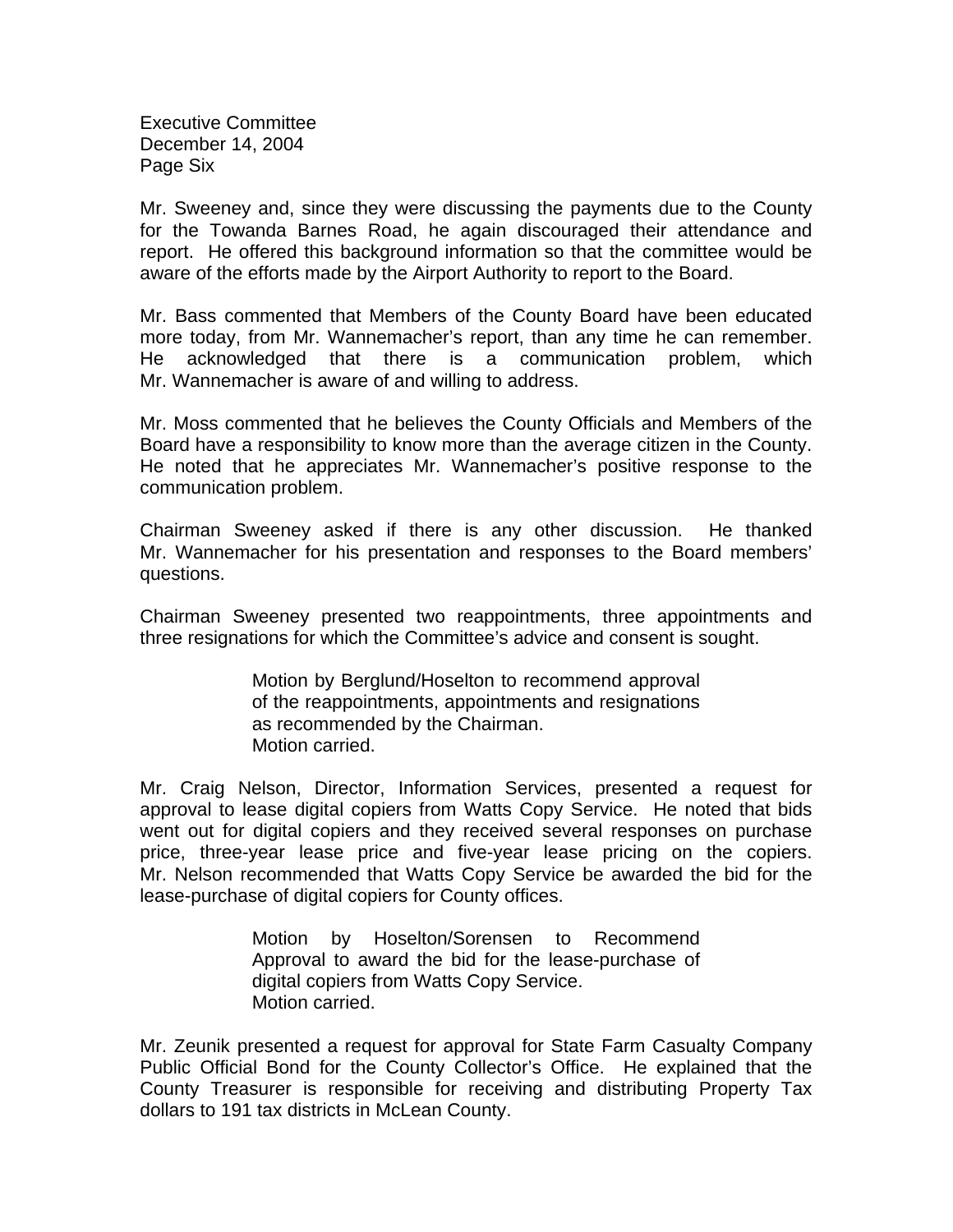Executive Committee December 14, 2004 Page Seven

> Motion by Bostic/Bass to recommend approval of the State Farm Casualty Company Public Official Bond for the County Collector's office. Motion carried.

> (Member Sorensen abstained from voting on this issue.)

Chairman Sweeney presented a request for approval of an Ordinance establishing County Board meeting dates for Calendar Year 2005.

> Motion by Bass/Berglund to recommend approval of an Ordinance Establishing County Board Meeting Dates for Calendar Year 2005. Motion carried.

Chairman Sweeney presented a request for approval of an Ordinance establishing a holiday schedule for County employees for the year 2005.

> Motion by Hoselton/Renner to recommend approval of an Ordinance Establishing a Holiday Schedule for County Employees for the Year 2005. Motion carried.

Mr. Zeunik presented a request for approval of a recommendation concerning Executive Session Minutes. He reported that the Administrator's Office and the Civil Division of the State's Attorneys Office review the Closed Session Minutes and present a recommendation to the Committee as to which minutes should remain closed and which can be opened. Mr. Zeunik reported that he and Mr. Ruud completed the review and have submitted their recommendation on minutes through November 2004.

> Motion by Renner/Sorensen to recommend approval of the Recommendation Concerning the Executive Session Minutes. Motion carried.

Chairman Sweeney distributed information regarding Metro Counties of Illinois Association, which was discussed at the December 6 Board Reorganization meeting. Chairman Sweeney indicated that he wants the Executive Committee to review the materials, including the By-Laws, of this Association. He explained that Metro Counties Association deals with proposed legislation introduced in the General Assembly. Metro Counties is a lobbying group that lobbies on behalf of counties. They currently have 11 counties which they represent. Chairman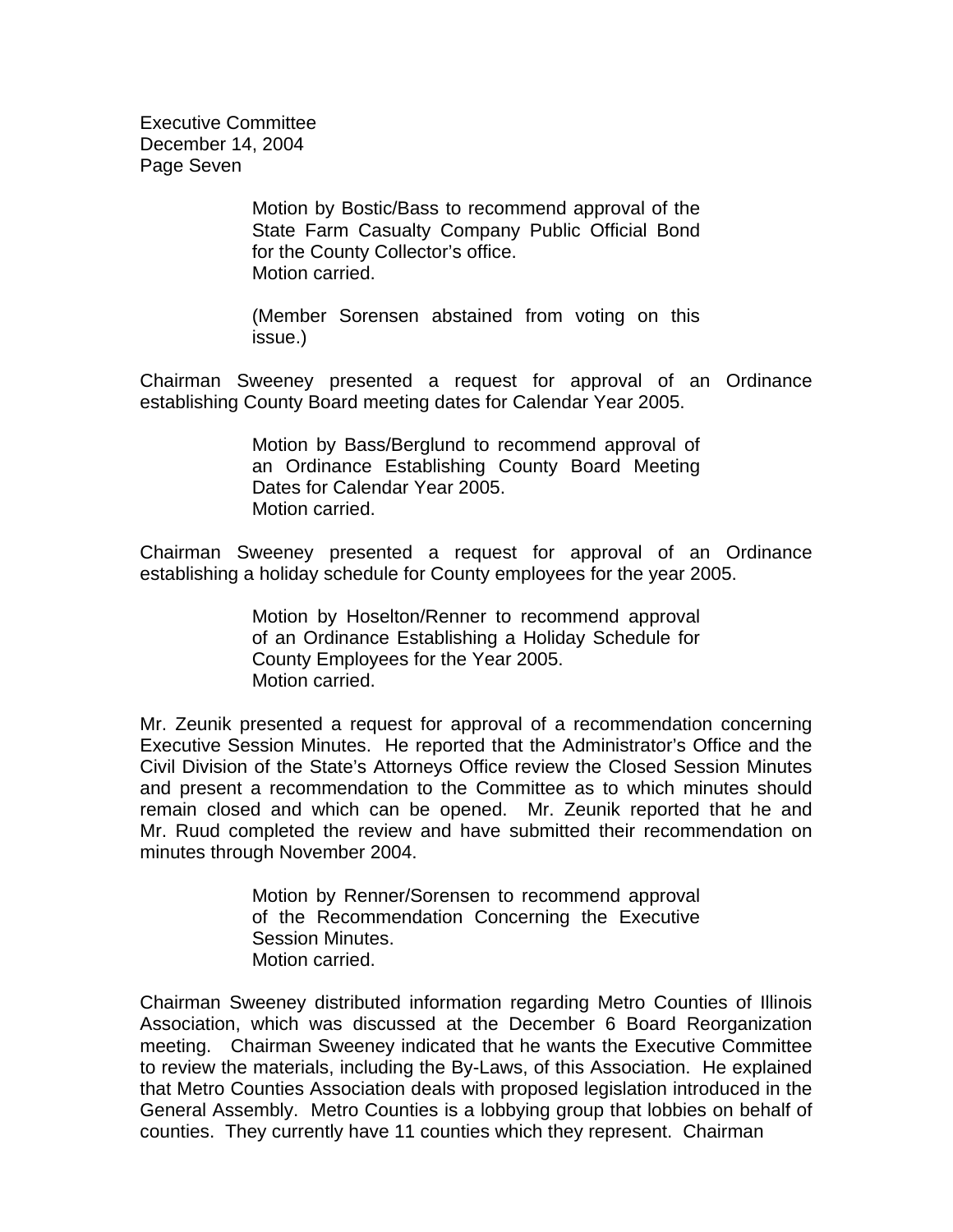Executive Committee December 14, 2004 Page Eight

Sweeney reported that if McLean County gets involved, Peoria County will likely join as well. The Association has quarterly meetings for three to four hours in Springfield or in the suburbs. To be a voting member, the annual cost is \$4,700. Chairman Sweeney also explained that each County gets just one vote, so Cook County's vote would count no more than McLean County. The only people who can vote are the County Administrator or the County Board Chairman. Chairman Sweeney asked the Committee to read the materials so that it can be included as an "action item" on the January Executive Committee agenda.

Ms. Berglund asked if the County will continue to retain Bill Anderson if it joins Metro Counties. Chairman Sweeney replied that is one of the subjects he would like the Executive Committee to deal with next month. He suggested that, if we join Metro Counties, Mr. Anderson should be retained for at least a year. The purpose of joining Metro Counties would be to address the legislative efforts in Springfield. Ms. Berglund indicated that she felt Mr. Anderson should be retained.

Mr. Segobiano asked that if the County joins Metro Counties, that the membership be reviewed on an annual basis. Chairman Sweeney replied that he would suggest that he and Mr. Zeunik attend a couple meetings and report back to the Executive Committee and let them know if it is a viable organization.

Mr. Renner, Chairman, Justice Committee presented eight items for action and seventeen items to be presented to the Board. The first is a request for approval of a contract with Livingston County for Lease of Space in the McLean County Juvenile Detention Center.

> Motion by Renner/Hoselton to recommend approval of a Contract with Livingston County for Lease of Space in the McLean County Juvenile Detention Center. Motion carried.

Mr. Renner presented the next three items for action, namely three requests for approval of Intergovernmental Agreements between the County of McLean and the City of Bloomington, the Town of Normal and Illinois State University for Centralized Booking Services in the Sheriff's Department.

> Motion by Renner/Bass to recommend approval of Intergovernmental Agreements between the County of McLean and the City of Bloomington, the Town of Normal and Illinois State University for centralized booking services in the Sheriff's Department. Motion carried.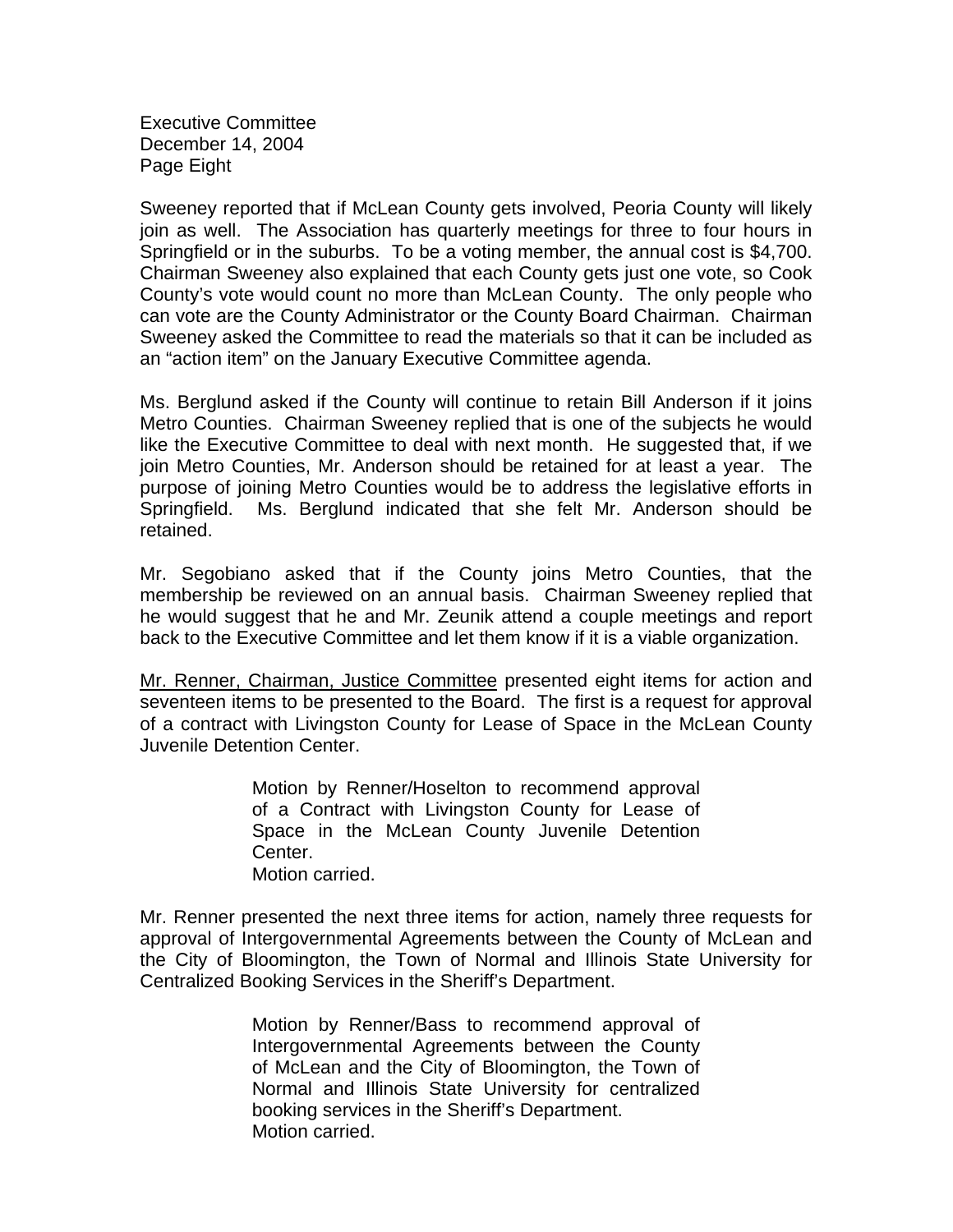Executive Committee December 14, 2004 Page Nine

Mr. Renner presented a request for approval of a Letter of Understanding between the McLean County Board and the Regional Office of Education for McLean, DeWitt and Livingston Counties for a McLean County Jail Education Program in the Sheriff's Department. Mr. Renner explained that this is the GED Program, which is an annual item.

> Motion by Renner/Bass to recommend approval of Letter of Understanding between McLean County Board and the Regional Office of Education for McLean, DeWitt and Livingston Counties for McLean County Jail Education Program. Motion carried.

Mr. Renner presented a request for Approval of Illinois Emergency Management Agency (IEMA) Hazardous Materials Emergency Preparedness (HMEP) Planning Grant Program for FY'2005 Grant Agreement, October 1, 2004 through September 30, 2005 for the ESDA Department 0047.

> Motion by Renner/Berglund to recommend approval of Illinois Emergency Management Agency (IEMA) Hazardous Materials Emergency Preparedness (HMEP) Planning Grant Program for FY'2005 Grant Agreement, October 1, 2004 through September 30, 2005, for the ESDA Department. Motion carried.

Chairman Renner presented a request for approval of an Emergency Appropriation Ordinance Amending the McLean County Fiscal year 2004 Combined Annual Appropriation and Budget Ordinance General Fund 0001, ESDA Department 0047.

> Motion by Renner/Bostic to recommend approval of an Emergency Appropriation Ordinance Amending the McLean County Fiscal Year 2004 Combined Annual Appropriation and Budget Ordinance General Fund 0001 – ESDA Department 0047. Motion carried.

Mr. Renner presented the final item for action, which he noted had considerable discussion at the Justice Committee meeting. The item is a request for approval of a Resolution Recommending that 75% of the anticipated Additional Revenues to be received from the Approved Host Fee Agreement be designated to fund Alternatives to Jail Incarceration Programs, including an Electronic Monitoring Program.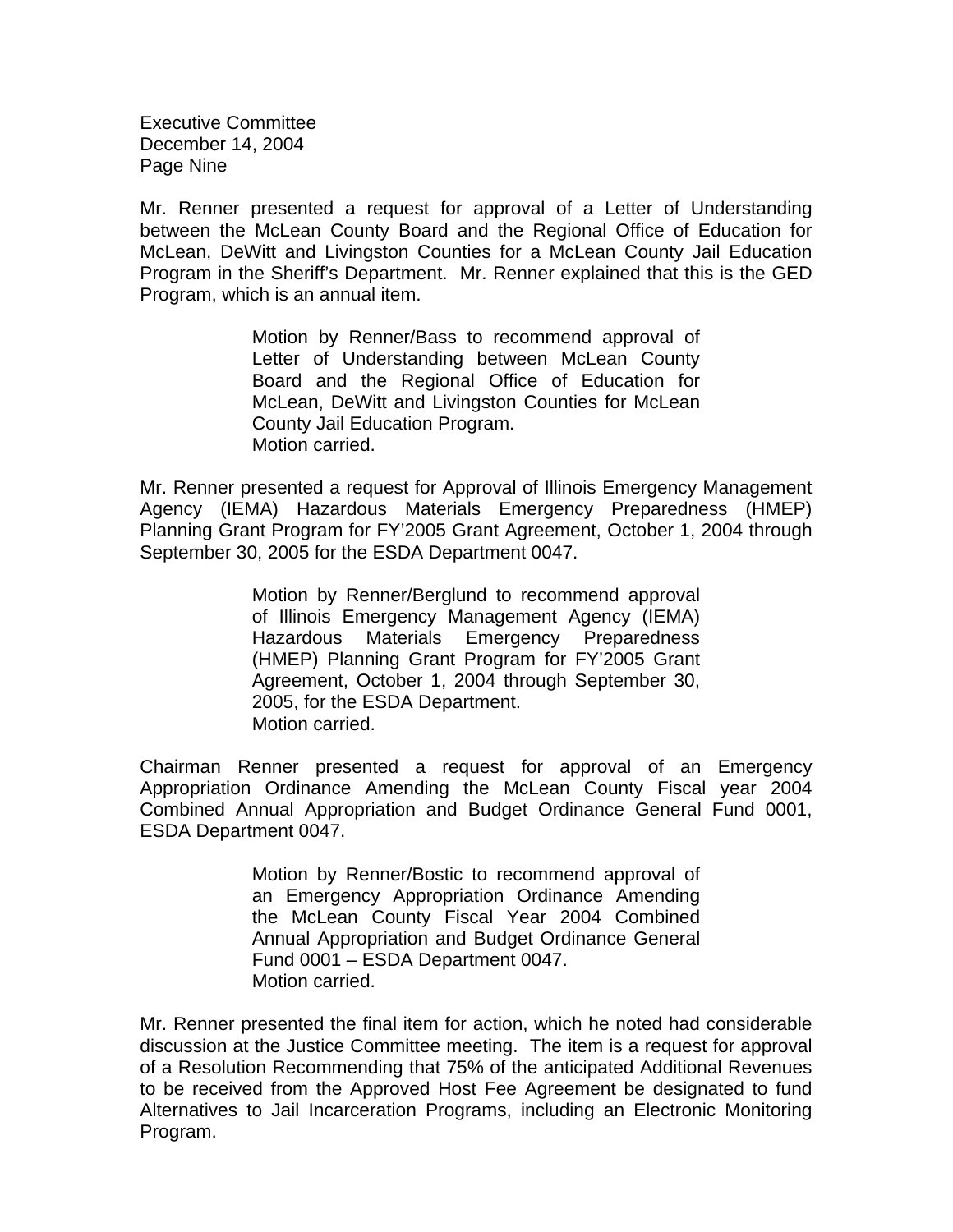Executive Committee December 14, 2004 Page Ten

> Motion by Renner/Segobiano to recommend approval of a Resolution Recommending that 75% of the Anticipated Additional Revenues to be Received from the Approved Host Fee Agreement be Designated to Fund Alternatives to Jail Incarceration Programs including an Electronic Monitoring Program.

Chairman Sweeney asked for a roll call vote.

 Member Sorensen "No" Member Bass "No" Member Berglund "No" Member Bostic "No" Member Segobiano "Yes" Member Renner "Yes" Member Hoselton "No"

Chairman Sweeney announced that the motion failed by a vote of 5-2.

Mr. Renner reported that there are seventeen items to be presented to the Board. He noted that most of them are annual items.

Chairman Sweeney asked if there were any questions for Mr. Renner.

Mr. Owens asked what would be an appropriate number for the Justice Committee to ask the Executive Committee regarding the Resolution request for 75% of the Host Fee Agreement. Chairman Sweeney indicated he felt the Justice Committee needs to meet with the Finance Committee to discuss the budgeting situation.

Chairman Sweeney asked if there were any further questions. There were none.

Mr. Segobiano, Vice Chairman, Land Use and Development Committee reported that the Land use and Development Committee had no action items at this time.

Chairman Sweeney asked if there were any questions for Mr. Segobiano. Hearing none, he thanked him.

Ms. Bostic, Chairman, Property Committee presented one item for action, namely a request for approval of a Watercraft Lease Agreement with Illinois State University for COMLARA Park.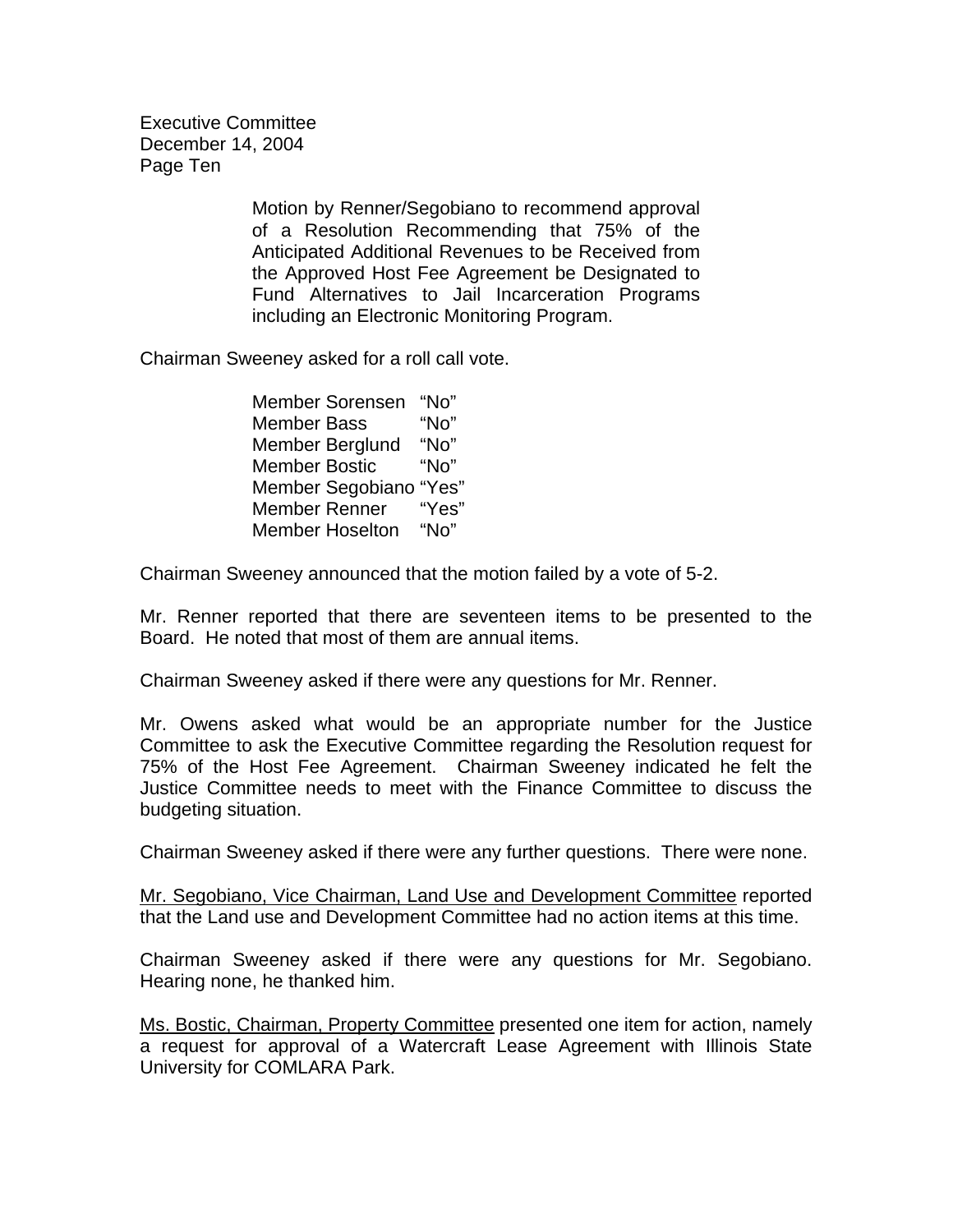Executive Committee December 14, 2004 Page Eleven

> Motion by Bostic/Hoselton to recommend approval of a Watercraft Lease Agreement with Illinois State University. Motion carried.

Ms. Bostic indicated that there are two items to be presented to the Board.

Chairman Sweeney asked if there were any questions for Ms. Bostic. Hearing none, he thanked her.

Mr. Duffy Bass, Chairman, Transportation Committee reported that the Transportation Committee had not items for action.

Chairman Sweeney asked if there were any questions for Mr. Bass. Hearing none, he thanked him.

Mr. Matt Sorensen, Chairman, Finance Committee reported that the Finance Committee had six items for action. He noted that items a), b), c), and d) could be acted upon together. Together, they are accepting various grant monies in the Health Department to expand an existing program. Consistent with Board policy, if the funds go away, the positions go away.

> Motion by Sorensen/Berglund to recommend approval of the following:

> Request of an Ordinance of the McLean County Board Amending the 2004 Combined Appropriation and Budget Ordinance for Fund 0107, Health Department.

> Request of an Ordinance of the McLean County Board Amending the 2005 Combined Appropriation and Budget Ordinance for Fund 0107, Health Department.

> Request of an Ordinance of the McLean County Board Amending the 2004 Combined Appropriation and Budget Ordinance for Fund 0112, Health Department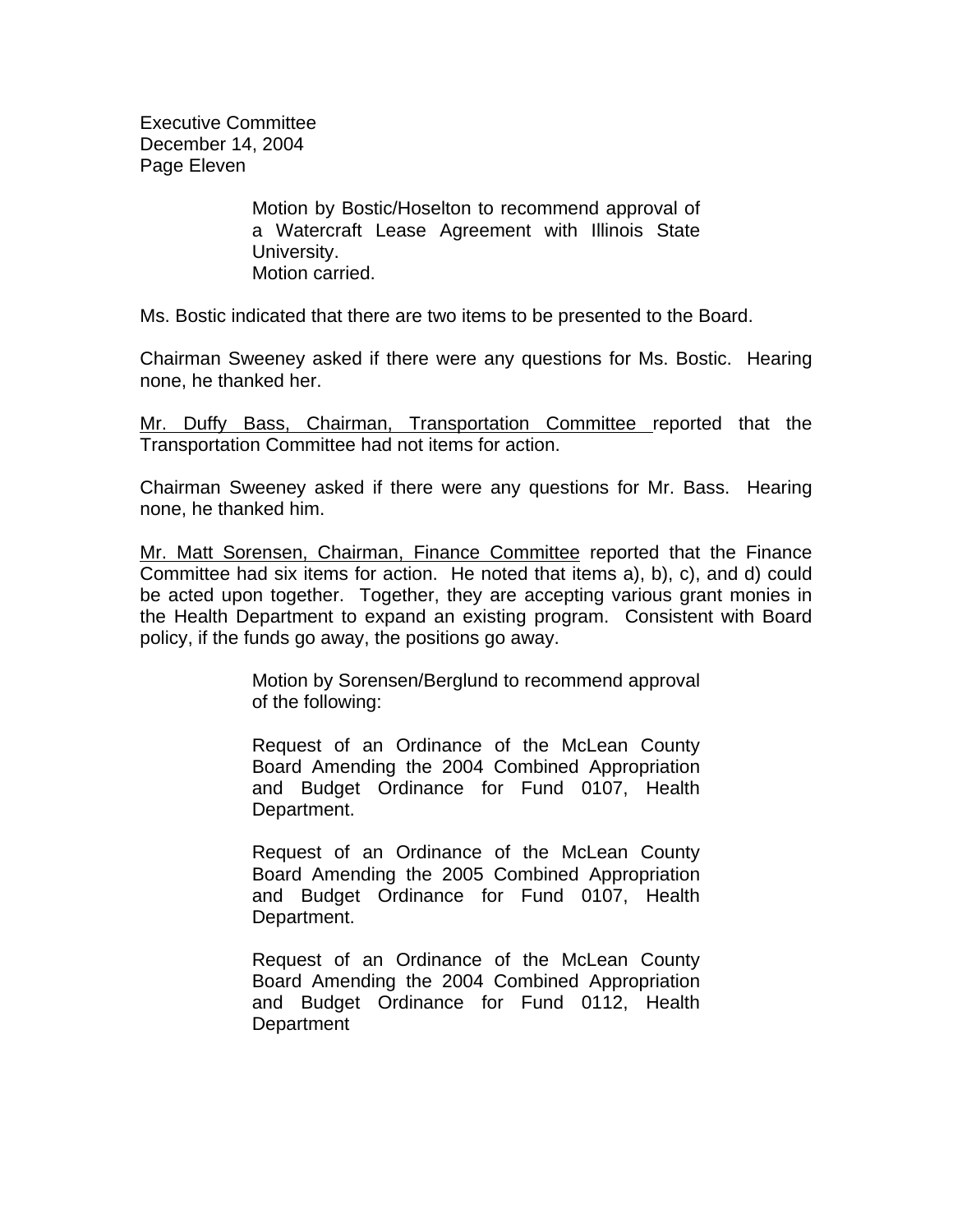Executive Committee December 14, 2004 Page Twelve

> Request of an Ordinance of the McLean County Board Amending the 2005 Combined Appropriation and Budget Ordinance for Fund 0112, Health Department. Motions carried.

Mr. Sorensen presented a request for approval for the County Clerk to enter into an Agreement with the State of Illinois Treasurer's Office for the E-PAY System, which is to accept fee payments and requests through the Internet for the services of the office.

> Motion by Sorensen/Renner to recommend approval for the County Clerk to enter into an Agreement with the State of Illinois Treasurer's Office E-PAY System. Motion carried.

Mr. Sorensen presented the final action item, namely a request for approval of a recommendation for outside Audit Services for Fiscal Years 2004, 2005 and 2006 with Clifton Gunderson.

> Motion by Sorensen/Renner to Recommend Approval to retain Clifton Gunderson for Outside Audit Services for FY'2004-2006. Motion carried.

Mr. Sorensen reported that the Finance Committee has eight items to be presented to the Board.

Chairman Sweeney asked if there were any questions for Mr. Sorensen. Hearing none, he thanked him.

Mr. Zeunik reported to the Committee that, after the Board Members are sworn in and after the December meeting, a workshop/orientation session is scheduled for County Board Members. He asked the Executive Committee to think about an appropriate time to hold the workshop.

Chairman Sweeney asked if there were any questions for Mr. Zeunik. Hearing none, he thanked him.

Chairman Sweeney presented the November 30, 2004 bills as recommended and transmitted by the County Auditor for payment. The fund total for the month is \$334,024.75.